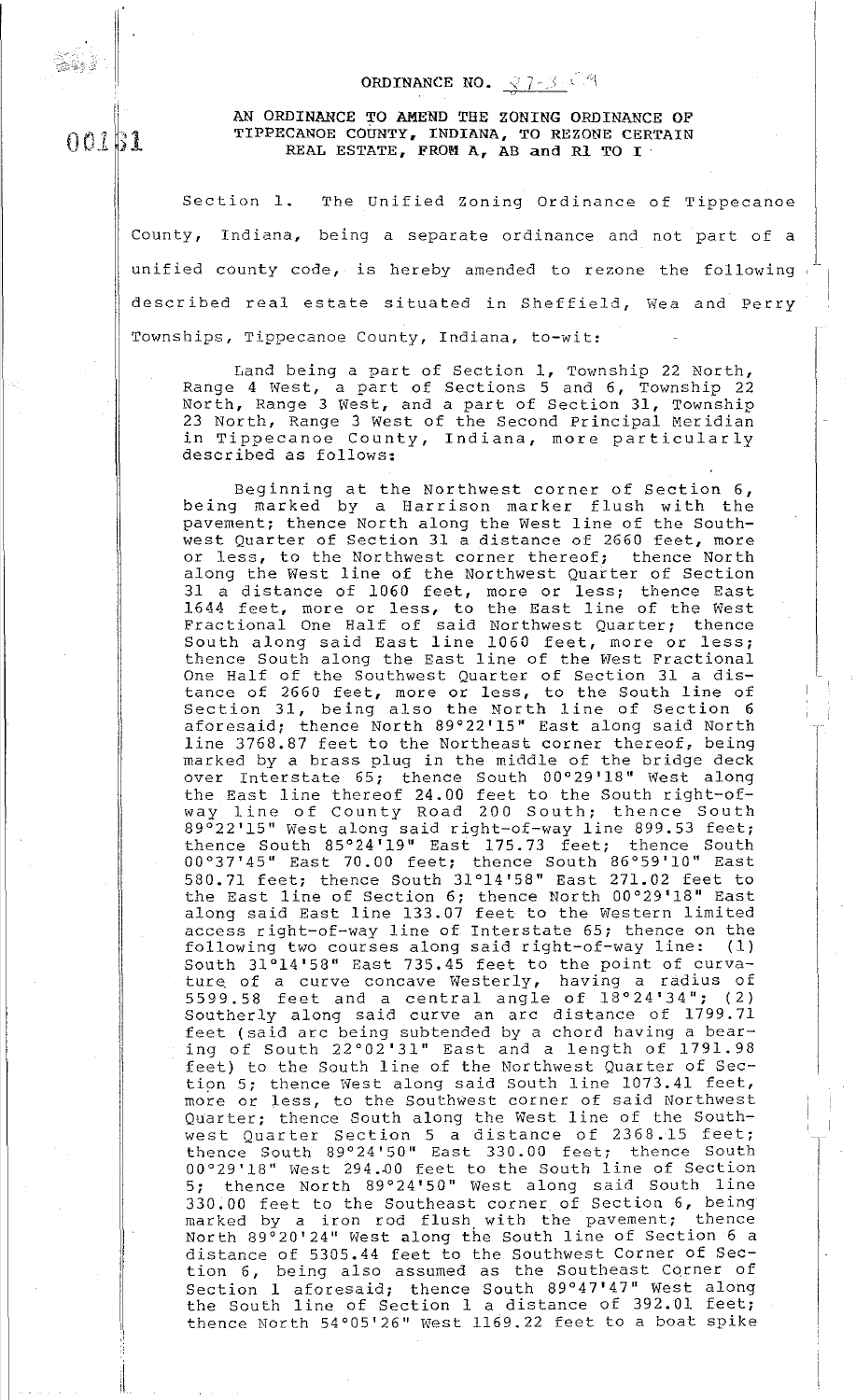accepted as being on the west line of the East Half Southeast Quarter of Section l; thence North 00°32'48" boddhadoo gaarser on receasing, dhanse horem oo grieg accepted as the Northwest Corner of said Half-Quarter. Section; thence North 00°48'48" West along the West line of the East Half Northeast Quarter Section **1** a distance of 2395.73 feet to the Northwest corner thereof; thence North 89°29'53" East along the North line thereof 1328.53 feet to the Point of Beginning, containing 949.4 acres, more or less; subject to highways, rights-of-way and easements.

**(Jt}J.32** 

ALSO, Lots 4 and 5 and a part of Lots 6, 7, & 8 in Fred R. Widmer's Half-Acre Subdivision, as recorded in Plat Book 6, page 3 in the Office of the Recorder of Tippecanoe County, Indiana, more particularly described as follows:

Beginning at the Southwest corner of Lot 4; thence North along the West line thereof 264 feet to the Northwest corner thereof; thence East along the North line of Lots 4 and 5 a distance of 165 feet to the Northeast corner of Lot 5; thence South 68°11'55" East 266.57 feet to the East line of Lot 8; thence South along said East line 165 feet to the Southeast corner of Lot 8; thence West along the South line of said Lots 412.50 feet to the Point of Beginning, containing 2.22 acres, more or less; subject to highways, rights-of-way, and easements.

 $\sigma$  $\mathcal{C}$  $\mathsf{L}\mathsf{D}$  $\tilde{\mathbf{u}}$  $\overline{\mathbf{C}}$  $\mathbb{C}$ 

 $\begin{bmatrix} \cdot & \cdot & \cdot \\ \cdot & \cdot & \cdot \\ \cdot & \cdot & \cdot \end{bmatrix}$ 

 $\vert$ 

EXCEPT THEREFROM that portion in the Southeast Quarter Southeast Quarter of Section 6 taken for rightof-way purposes, described as follows:

Commencing at the Southeast corner of Section 6; thence North 89°20'24" West along the South line thereof 191. 50 feet; thence North 00°39 '36" East perpendicular to said South line 30.00 feet to the Point of Beginning of the herein-described taking; thence North 89°20' 24" West parallel with said South line 1106.00 feet; thence North 00°39'36" ·East perpendicular to said South line 20.00 feet; thence South 89°20'24" East parallel with said South line 396.80 feet; thence North 89°52'00" East 407.83 feet; thence South 84°28'37" East 302.50 feet to the Point of Beginning, containing 0.485 acres; subject to highways, rights-of-way and easements.

ALSO EXCEPT THEREFROM that portion in the Southwest Quarter of Section 6 taken for right-of-way purposes, described as follows:

Commencing at the Southwest corner of Section 6; thence North 00°45'20" West along the West line thereof 30.90 feet; thence North 89°39'40" East 18.00 feet to the Point of Beginning of the herein-described taking; thence North 00°45'20" West parallel with said West line 33.28 feet to the beginning of a non-tangent curve concave Northerly, having a radius of 1859.86 feet and a central angle of 06°50'58"; thence Easterly along said curve an arc distance of 222. 34 feet (said arc being subtended by a chord having a bearing of South 86°54'50" subtended by a chord having a bearing of South 30 34 30<br>East and a length of 222.21 feet); thence North 89°39'40" East 306.53 feet; thence South 68°32'14" East 53.86 feet; thence South 89°39'40" West 578.11 feet to the Point of Beginning, containing 0.276 acres; subject to highways, rights-of-way and easements .

. ALSO EXCEPT THEREFROM.that portion in the Southeast Quarter of the Southeast Quarter of Section **1** taken for right-of-way purposes, described as follows:

Commencing at the Southeast corner of Section **l;**  thence North 00°45'20" West along the East line thereof 30.90 feet; thence South 89°39'40" West 21.92 feet to